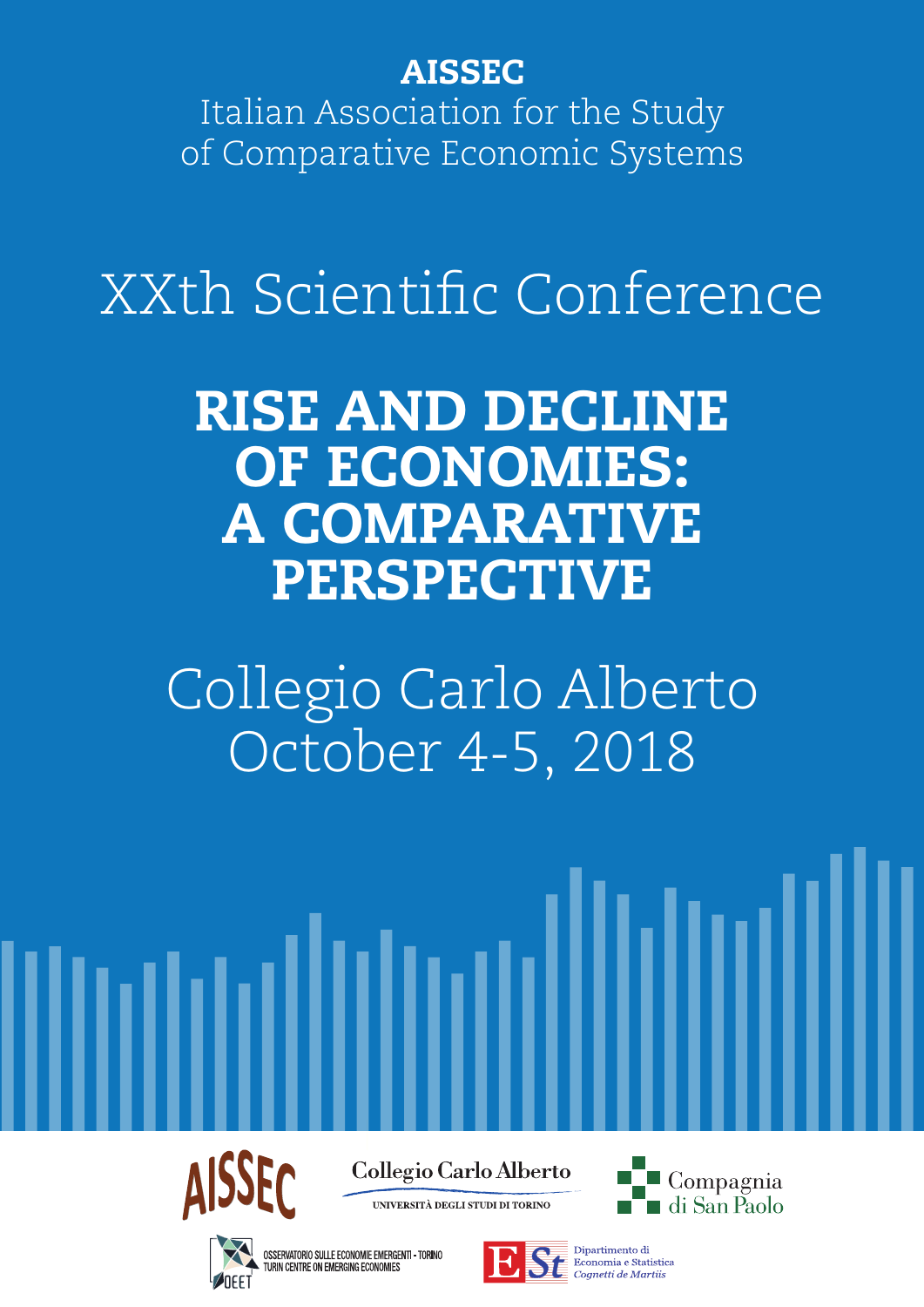

# Scientific Committee

**Francesco Farina** (**University of Siena and AISSEC President**) **Mario Deaglio** (**University of Torino and OEET Director**) **Francesco Abbate** (**University of Torino**) **Giovanni Balcet** (**University of Torino and OEET Associate Director**) **Michele Boario** (**United Nations Industrial Development Organization**) **Fabio Clementi** (**University of Macerata**) **Augusto Ninni** (**University of Parma**) **Donatella Saccone** (**University of Pollenzo and OEET**) **Marcello Signorelli** (**University of Perugia**) **Renata Targetti Lenti** (**University of Pavia**) **Gianni Vaggi** (**University of Pavia**) **Vittorio Valli** (**University of Torino and OEET Associate Director**) **Elena Vallino** (**Politecnico of Torino and OEET**)

# Organising Committee

**Fabio Clementi** (**University of Macerata**) **Francesco Farina** (**University of Siena and AISSEC President**) **Luigi Oddo** (**University of Torino**) **Donatella Saccone** (**University of Pollenzo and OEET**) **Elena Vallino** (**Politecnico of Torino and OEET**)

# Technical Support

**Cinzia Agliani** (**Collegio Carlo Alberto**) **Alberto Galvan** (**Collegio Carlo Alberto**) **Angela Marrocu** (**Collegio Carlo Alberto**)

# AISSEC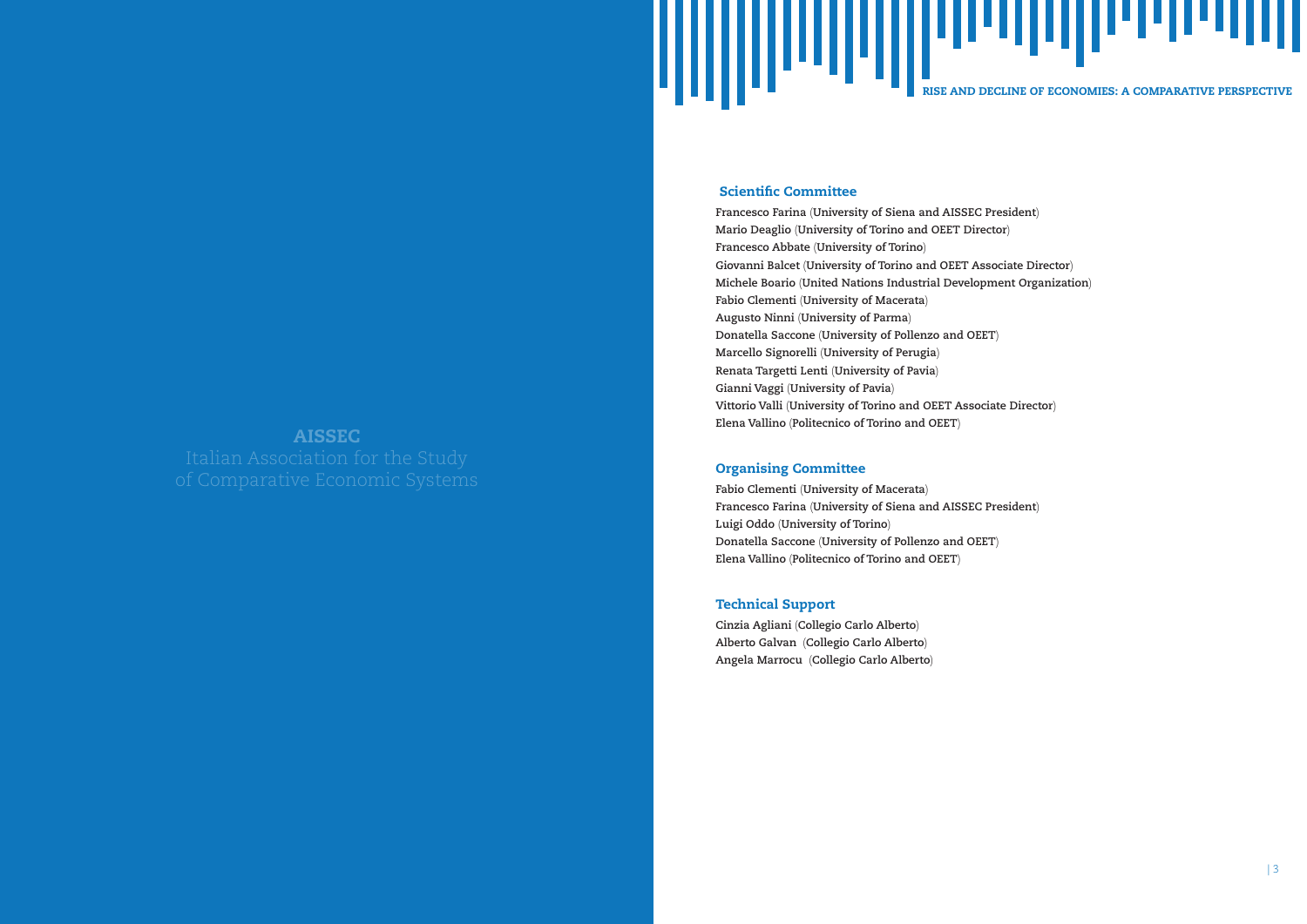# AISSEC - Italian Association for the Study of Comparative Economic Systems RISE AND DECLINE OF ECONOMIES: A COMPARATIVE PERSPECTIVE

# KEYNOTE LECTURERS

Ugo Panizza is Professor of Economics and Pictet Chair at the Graduate Institute, Geneva. He is also the Director of the International Centre for Monetary and Banking Studies (ICMB), director of the Graduate Institute's Centre on Finance and Development, editor in chief of International Development Policy, and a CEPR Research Fellow. Prior to joining the Institute, Ugo was the Chief of the Debt and Finance Analysis Unit at the United Nations Conference on Trade and Development (UNCTAD). He also worked at the Inter-American Development Bank and the World Bank and was an assistant professor of economics at the American University of Beirut and the University of Turin. He holds a PhD in Economics from The Johns Hopkins University and a Laurea from the University of Turin. He tweets at @upanizza

**Sanjay G. Reddy** is an Associate Professor of Economics at The New School for Social Research. Recently, he headed the team of the Economic Report for the 2017 BRICS Summit on behalf of the New Development Bank, and was a member of the Independent High-level Team of Advisers to the Economic and Social Council of the United Nations on the longer-term positioning of the UN Development System (in the context of the 2030 Agenda for Sustainable Development). He is one of the co-founders and team leaders of the Global Consumption and Income Project and is a Fellow of the Human Development and Capabilities Association. He is or has been a member of the editorial advisory boards of several academic journals. He was a lead author of the International Panel on Social Progress. He has worked as a researcher, consultant, or expert for several international organizations, UN agencies and NGOs. He has been a member of the advisory panel of the UNDP's Human Development Report, the UN Statistics Division's Steering Committee on Poverty Statistics and the advisory board of the UN Special Rapporteur on the Right to Food. He has held fellowships in prestigious Universities in Europe and in the USA. He has received research grants from various sources including the Institute for New Economic Thinking. He has been proudly associated with the Turin Center on Emerging Economies from its inception.

Francesco Saraceno is Deputy Department Director at OFCE-Sciences Po. He holds Ph.Ds in Economics from Columbia University and La Sapienza University of Rome. His main research interests include the relationship between inequality and macroeconomic performance, European macroeconomic policies, and the interaction between structural reforms, fiscal and monetary policies. He published in several international academic journals. In 2000 he became member of the Council of Economic Advisors for the Italian Prime Minister's Office. In 2002 he moved to Paris to work at OFCE, the Research Center in Economics of Sciences-Po Paris. He is in charge of the Economics concentration of the Master of European Affairs at Sciences-Po, where he teaches international and European macroeconomics. He also is Academic Director of the Sciences Po-Northwestern European Affairs Program. He is member of the Scientific Board for the LUISS School of European Political Economy (SEP), where he also teaches European macroeconomics. He regularly does consulting and executive trainings, and he is involved in the institutional dialogue on macroeconomic policy in the EU. He advises the International Labour Organization (ILO) on macroeconomic policies and employment. For his achievements, he has been appointed as member of the Scientific Committee of Confindustria. He maintains a blog on European matters, and regularly intervenes in the public debate on the EU economy. Twitter: @fsaraceno.



# CONFERENCE STRUCTURE

## Thursday October 4

| 9.00 am        | Registration                  |
|----------------|-------------------------------|
| 9.30-10.00 am  | Opening ceremony              |
| 10.00-11.00 am | Keynote lecture: Ugo Panizza  |
| 11.00-11.30 am | Coffee break                  |
| 11.30-1.00 pm  | Parallel sessions             |
| 1.00-2.00 pm   | Light lunch                   |
| 2.00-3.00 pm   | Keynote lecture: Sanjay Reddy |
| 3.00-4.30 pm   | Parallel sessions             |
| 4.30-5.00 pm   | Coffee break                  |
| 5.00 pm        | AISSEC meeting                |
| 8.00 pm        | Social dinner                 |

# Friday October 5

| $9.00 - 10.00$ am | Keynote lecture: Francesco Saraceno   |
|-------------------|---------------------------------------|
| 10.00-11.30 am    | Parallel sessions                     |
| 11.30-12.00 am    | Coffee break                          |
| 12.00-1.30 pm     | Parallel sessions                     |
| 1.30-3.00 pm      | Light lunch                           |
| 3.00-4.30 pm      | Parallel sessions                     |
| 4.30-5.30 pm      | Presentation of the World Bank Report |
| 5.30-6.00 pm      | ocktoil                               |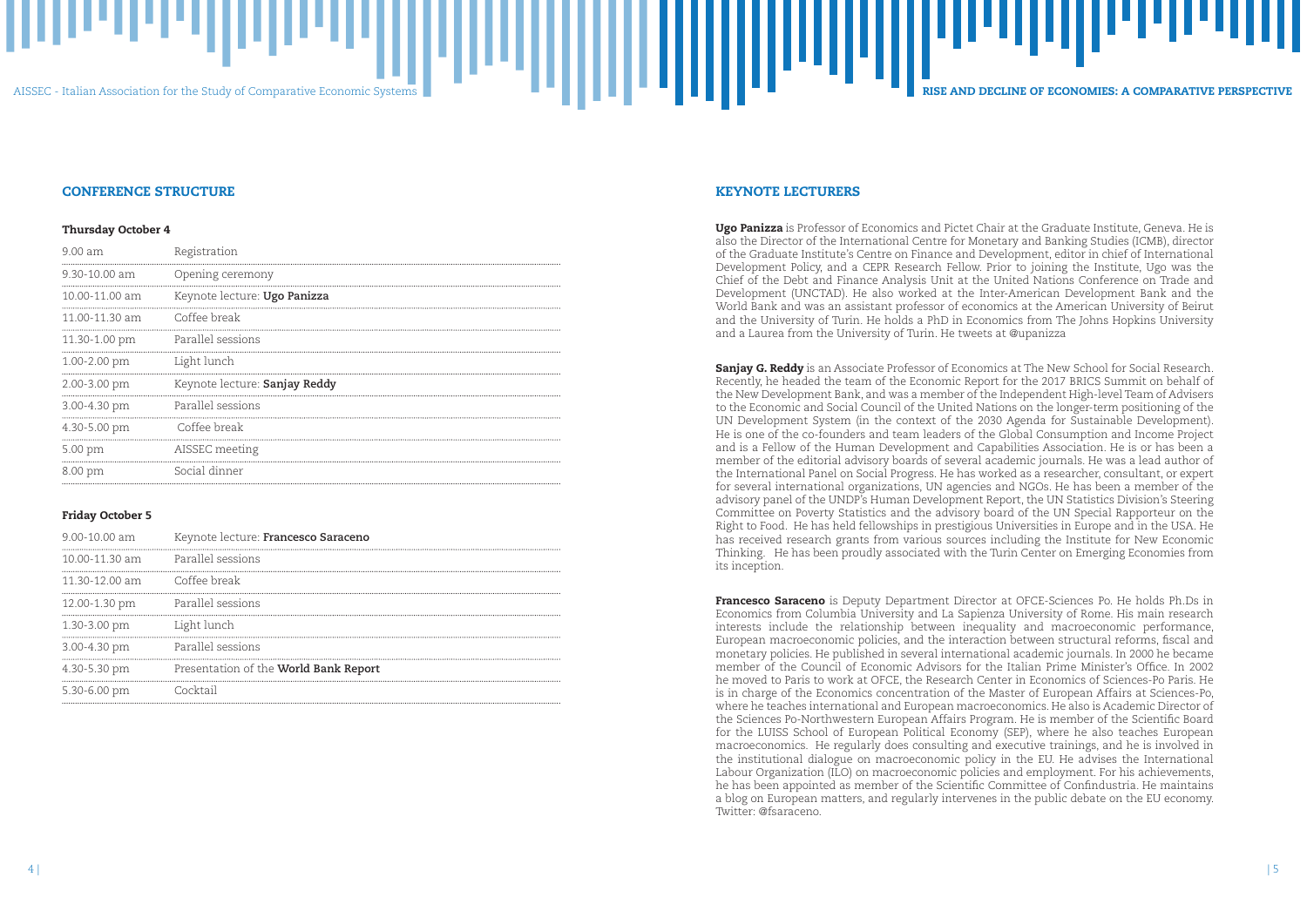# DETAILED PROGRAMME

# THURSDAY OCTOBER 4

**9.00 am** REGISTRATION

**9.30-10.00 am, Aula Magna** OPENING CEREMONY

# 10.00-11.00 am, Aula Magna KEYNOTE LECTURE

**Ugo Panizza** (**The Graduate Institute Geneva**) "**Debt sustainability in low income countries**".

**11.00-11.30 am, Common room** COFFEE BREAK

# 11.30-1.00 pm PARALLEL SESSIONS

**11.30-1.00 pm, Aula Magna** A.1 GROWTH AND POVERTY IN DEVELOPING COUNTRIES

Chair: **Fabio Clementi** (**University of Macerata**)

**A. Savoia** (**University of Manchester**), M. N. Asadullah, "Poverty reduction during 1990-2013: did Millennium Development Goals adoption and State capacity matter?".

**M. C. Lo Bue** (**University of Goettingen**), S. Klasen, V. Prete "What's behind pro-poor growth? An investigation of its drivers and dynamics".

**V. Molini** (**World Bank**), F. Alfani, A. Dabalen, P. Fisker, "Vulnerability to stunting in the West African Sahel".

**M. Tornari** (**University of Torino and Collegio Carlo Alberto**), "International migration, birthplace diversity and redistribution".

AISSEC - Italian Association for the Study of Comparative Economic Systems RISE AND THE RISE AND DECLINE OF ECONOMIES: A COMPARATIVE PERSPECTIVE

# WORLD BANK REPORT

# Maurizio Bussolo, Maria E. Davalos, Vito Peragine, Ramya Sundaram (2018). Toward a New Social Contract: Taking on Distributional Tensions in Europe and Central Asia, The World Bank, Washington DC.

*Toward a New Social Contract: Taking on Distributional Tensions in Europe and Central Asia* describes in detail the evolution of inequality in Europe and Central Asia by looking at the emerging distributional tensions between groups: between generations, between workers of different occupations (polarization of the labor market), between regions. It also considers the criteria of circumstances (parental background, gender, race) to look at the evolution of inequality of opportunity. The report highlights rising horizontal inequality (i.e. inequality between groups) and a persistent degree of unfairness. The report finds that the current welfare states, labor market regulations and redistribution systems still reduce vertical inequality, but they are not too effective to deal with horizontal inequality.

By considering the strong preferences for equity of the societies of Europe and Central Asia, the report uncovers an imbalance between the 'supply' and 'demand' of equity and links it to the recent signs of a social contract in trouble: voting polarization, populism, separatism and decreasing trust in institutions.

In light of this, the report discusses three policy principles that could help rethink the social contract and restore the balance: universalism, progressivity, and flexibility. The most important rethinking is that of the systems for risk sharing in a society. Social protection and basic services should become universal and financed via a progressive taxation on a broad base that includes capital.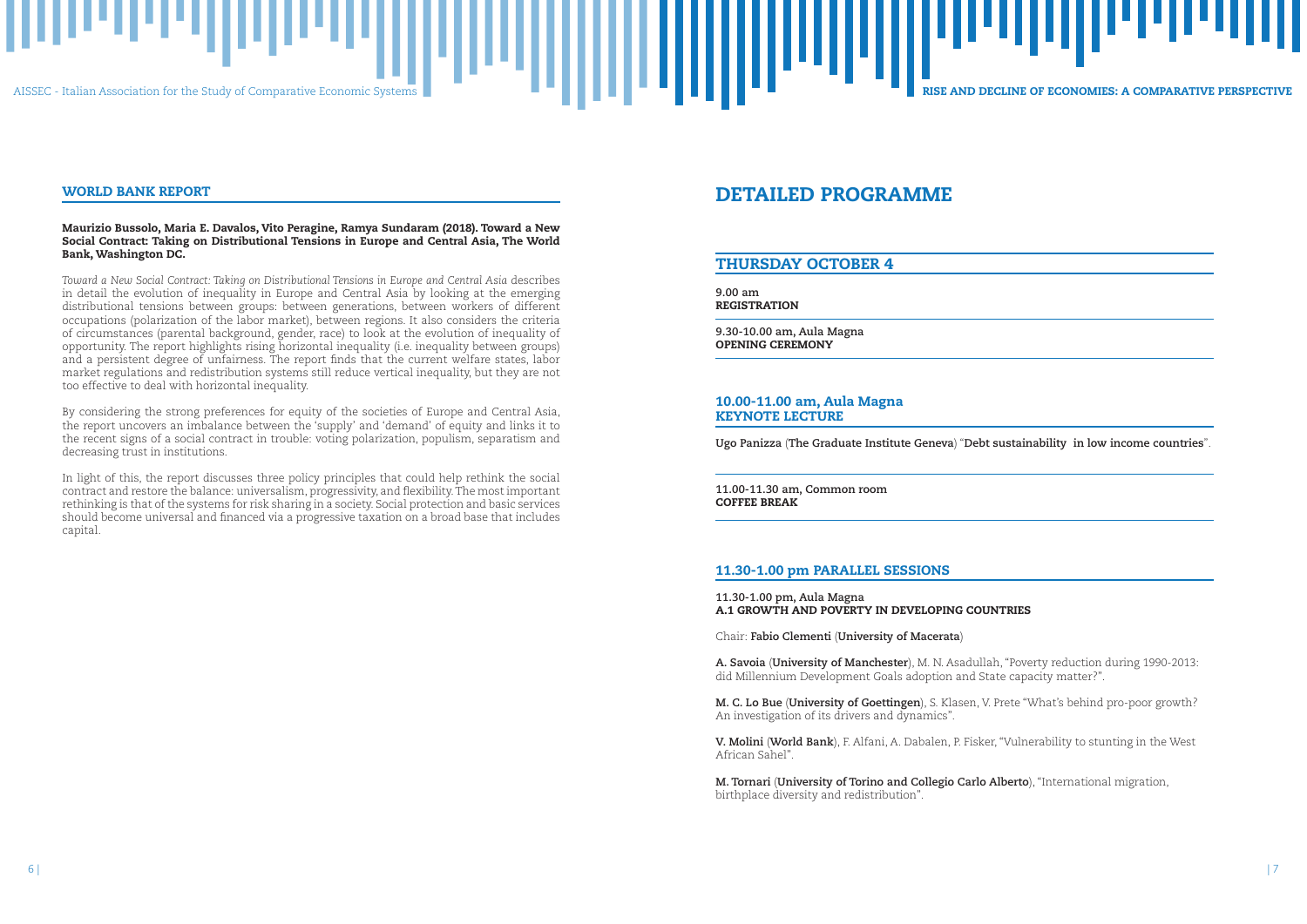

# 3.00-4.30 pm PARALLEL SESSIONS

**3.00-4.30 pm, Aula Magna** B.1 SUSTAINABLE DEVELOPMENT: AN AFRICAN CHALLENGE

Chair: **Gianni Vaggi** (**University of Pavia**)

**M. Mendola** (**University of Milano – Bicocca**), G. Friebel, M. Manchin, G. Prarolo, "Human smuggling and intentions to migrate: global evidence from a supply shock along Africa-to-Europe migration routes".

 **M. Sassi** (**University of Pavia**), "Between-and within-household child nutrition inequality in Malawi. does the gender matter?".

**M. Biggeri** (**University of Firenze**), F. Volpi, "Informal sector and sustainable human development in low income sub-saharan economies".

**M. Fabiani** (**University of Macerata**), "How polarized is Sub-Saharan Africa? A look at the regional distribution of consumption expenditure from 1997 to 2012".

**3.00-4.30 pm, Room 2** B.2 MULTINATIONAL STRATEGIES AND GLOBAL VALUE CHAINS: POLICY ISSUES IN EMERGING ECONOMIES.

Chair: **Giovanni Balcet** (**University of Torino and OEET**)

**F. Spigarelli** (**University of Macerata**), E. Barbieri, L. Curran, Ping Lv, "Exploring the motivations for Chinese OFDI in Europe across industries. An industry-based view".

**A. Vecchi** (**University of Bologna**), "Post-acquisition integration strategies. Some illustrative evidence from Chinese acquisitions of Italian luxury firms".

**A. Savvides** (**Cyprus University of Technology**), C. Andreou, N. Lambertides, "Equity investment by global funds: return and sovereign risk".

# **11.30-1.00 pm, Room 2** A.2 INSTITUTIONS, POVERTY AND INEQUALITY IN DEVELOPING COUNTRIES

Chair: **Renata Targetti Lenti** (**University of Pavia**)

**G. Pasini** (**Ca' Foscari, University of Venezia**), A. Gebremarian, E. Lodigiani, "The impact of Ethiopian productive safety-net program on children's educational aspirations".

**M. Missaglia** (**University of Pavia**), "Redistribution, structural change (lack of) and dollarization: understanding Ecuadorian perspectives".

**L. Corno** (**Catholic University of Milano**), N. Hildebrandt, A. Voena, "Age of marriage, weather shocks, and the direction of marriage payments".

# **11.30-1.00 pm, Room 3** A.3 EMERGING ECONOMIES: LIGHTS AND SHADOWS

Chair: **Mario Biggeri** (**University of Firenze**)

**C. Navarra** (**Indipendent researcher**), "From 'growth champion' to a deep downturn: insights on the Mozambican debt crisis".

**M. Marson** (**University of Insubria**), I. Savin, "The impact of foreign public funding on African development: a comparative study of traditional donors and China".

**O. Demidova** (**National Research University Higher School of Economics**), "Uneven development of emerging countries on the example of Russia".

**D. Saccone** (**University of Pollenzo and OEET**), **M. Deaglio**, "The world divided into four: poverty, emergence, boom and affluence".

**1.00-2.00 pm, Common room** LIGHT LUNCH

# 2.00-3.00 pm, Aula Magna KEYNOTE LECTURE

**Sanjay Reddy** (**The New School for Social Research, New York**) "**Emerging countries: concept, realities and futures**".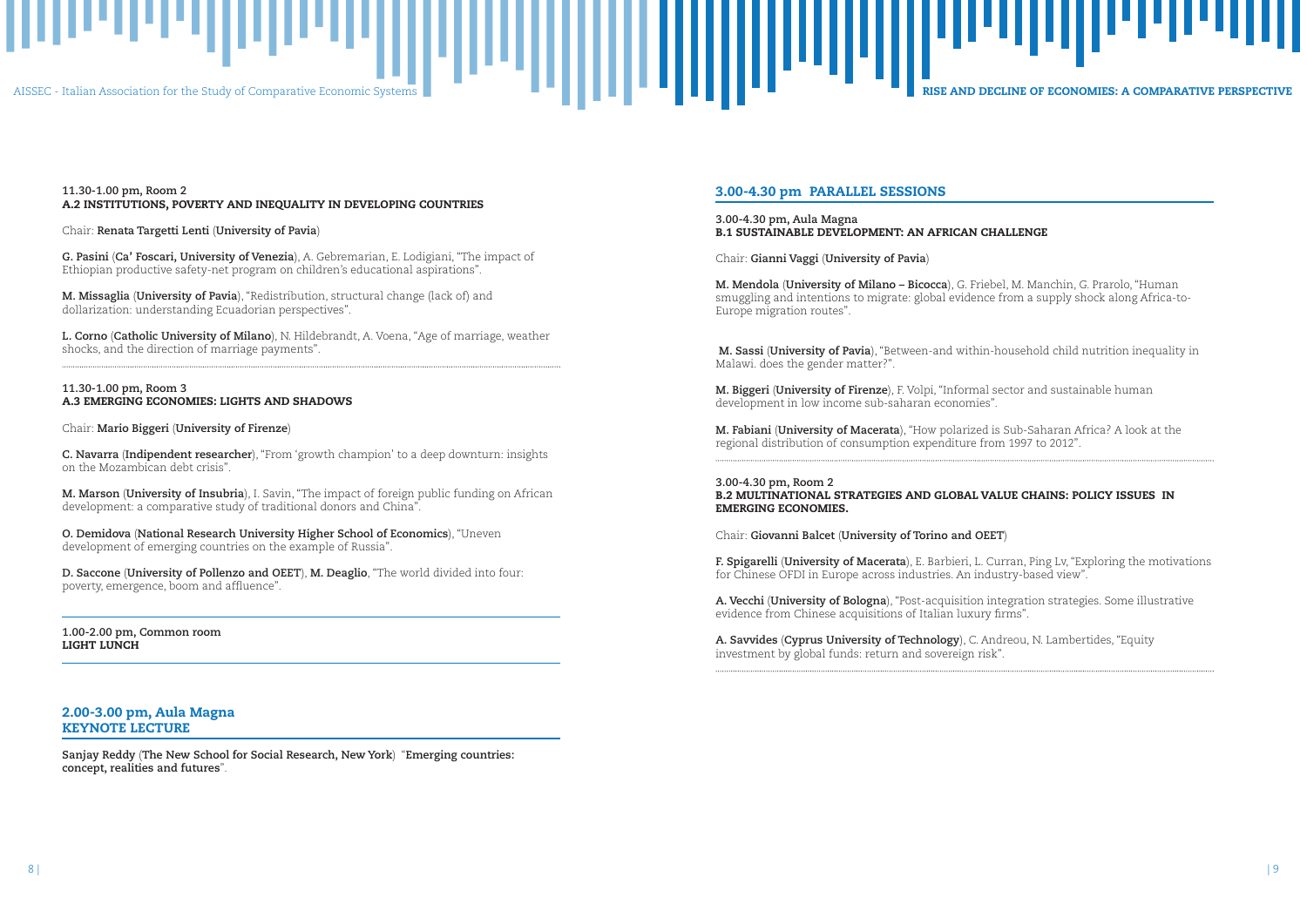# AISSEC - Italian Association for the Study of Comparative Economic Systems RISE AND THE RISE AND DECLINE OF ECONOMIES: A COMPARATIVE PERSPECTIVE

# FRIDAY OCTOBER 5

I **Francesco Saraceno** (**OFCE - Sciences Po, Paris**) "**Divergences in the Eurozone: past and future**".

# 9.00-10.00 am, Aula Magna KEYNOTE LECTURE

# 10.00-11.30 am, PARALLEL SESSIONS

**10.00-11.30 am, Aula Magna** C.1 EUROPEAN DIFFERENCES, POLICIES AND PERSPECTIVES

Chair: **Marcello Signorelli** (**University of Perugia**)

**R. R. Canale** (**University of Napoli**), G. Liotti, "Material deprivation and sound public finance in the Eurozone".

**A. Pelle** (**University of Szeged**), "Post-crisis intra-EU differences and their consequences".

**A. Boltho** (**University of Oxford**), "Southern and Eastern Europe in EMU: convergence and divergence?".

**P. Della Posta** (**University of Pisa**), M. Signorelli, E. Marelli, "A marked-financed and growthenhancing investment plan for the Euro area".

## **10.00-11.30 am, Room 2** C.2 THE GERMAN ECONOMY: COMPARISON AND INTEGRATION WITH OTHER EU ECONOMIES

(organized with Laboratorio sull'Economia delle Imprese di Germania, Italia ed Austria, Università di Parma http://leigia.unipr.it)

Chair: **Augusto Ninni** (**University of Parma and OEET**)

**J. Priewe** (**Hochschule für Technik und Wirtschaft Berlin – University of Applied Sciences**), "Germany's unsustainable current account balance compared to Italy, Spain and France".

**A. Simonazzi** (**University of Roma – La Sapienza**), "The jewel in the crown? Germany in EMU".

**D. Freddi** (**Ires-Cgil, Bologna**), V. Telljohann, "The impact of German co-determination in the context of Italian industrial relations".

**A. Arrighetti** (**University of Parma**), F. Landini, "Are happy 'firms' all alike? A comparison between globally engaged German and Italian manufacturing firms".

# **3.00-4.30 pm, Room 3** B.3 SUCCESS STORIES AND LAST FRONTIERS IN ASEAN AND EMERGING ECONOMIES

Chair: **Michele Boario** (**United Nations Industrial Development Organization – Myanmar**)

**M. Boario** (**UNIDO**), "Beyond ASEAN's convergence, what prospects for Myanmar? Insights from Vietnam and Thailand".

**M. Gaspari** (**Cooperazione Italiana - AICS**), "Human security patterns and economic development in Myanmar and Philippines: a comparative analysis on the effects of political instability and communal violence in Rakhine State and Mindanao Island on local and national growth".

**A. Çafuli** (**University of Tirana**), R. Vangjel, "More tourism, more income but more waste. Some good practices of waste management in tourist countries".

**4.30-5.00 pm, Common room** COFFEE BREAK

**5.00 pm, Aula Magna** AISSEC MEETING

**8.00 pm** SOCIAL DINNER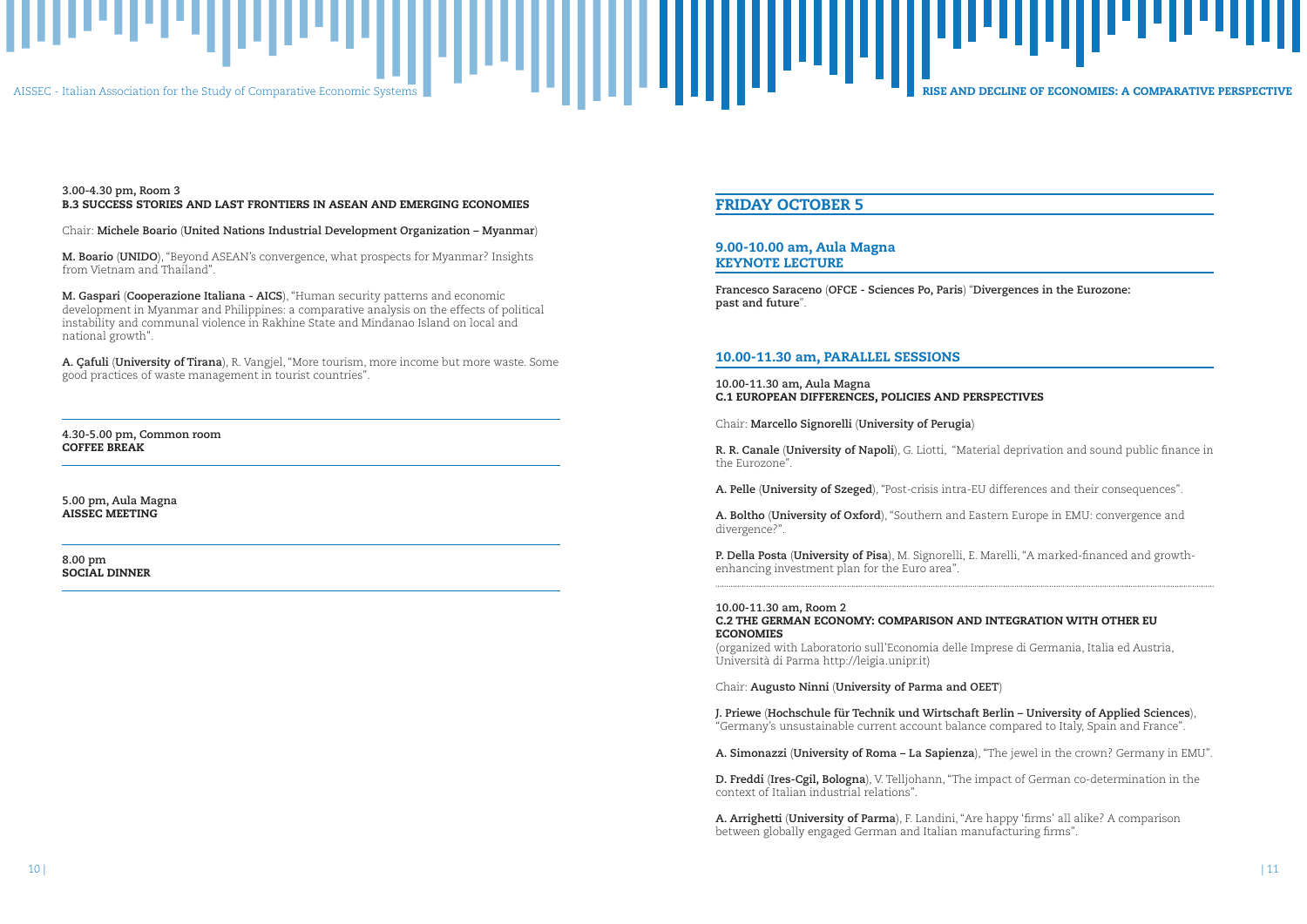# $\blacksquare$  AISSEC - Italian Association for the Study of Comparative Economic Systems RISE And Decline  $\blacksquare$  . And  $\blacksquare$  . And  $\blacksquare$  . And  $\blacksquare$  . There are  $\blacksquare$  . There are  $\blacksquare$  . There are  $\blacksquare$  . There are  $\blacksquare$

# **12.00-1.30 pm, Room 2** D.2 EUROPEAN ISSUES

Chair: **Matteo Migheli** (**University of Torino and OEET**)

**D. Sciulli** (**University of Chieti-Pescara**), M. A. Malo, "Wealth shocks and labour supply in European Countries".

**P. Conzo** (**University of Torino**), F. Salustri, "A war is forever: the long-run effects of early exposure to World War II on trust".

**M. Signorelli** (**University of Perugia**), E. Marelli, "The future of the Euro".

**M. Migheli** (**University of Torino**), "Green purchasing: the effect of parenthood and gender".

**12.00-1.30 pm, Room 3** D.3 CROSS-COUNTRY COMPARISON FOR MIGRATION, ENVIRONMENT AND PUBLIC ACTIONS

Chair: **Francesco Abbate** (**University of Torino and OEET**)

**A. D'Ambrosio** (**Politecnico of Torino**), S. Montresor, "The pro-export effect of sub-national migration networks: new comparative evidence from Italian and Spanish provinces".

**L. Pellegrini** (**Institute of Social Studies, Erasmus University Rotterdam**), L. Tasciotti, "Corruption: public and private".

**T. Kuhn** (**Chemnitz University of Technology**), R. Pestow, A. Zenker, "An axiomatic foundation of the Ecological Footprint Index".

**E. Vallino** (**Politecnico of Torino and OEET**), F. Laio, L. Ridolfi, M. Tuninetti, "Virtual water trade: a cross-country empirical investigation with institutional perspective".

**1.30-3.00 pm, Common Room** LIGHT LUNCH



# **10.00-11.30 am, Room 3** C.3 GENDER ISSUES IN ECONOMIC DEVELOPMENT

Chair: **Elena Vallino** (**Politecnico of Torino and OEET**)

**A.Tasgian** (**University of Torino**), "Rural women's empowerment and poverty reduction: the role of female producer organizations in West Africa".

**F. Luppi** (**University of Padova**), M. Migheli, "Mother's socio-economic status, breastfeeding and child's health outcome. A micro-level comparative analysis on 45 developing countries".

**F. Pastore** (**University of Campania**), A. Tenaglia, "Ora et non labora? A test of the impact of religion on female labor supply".

**11.30-12.00 am, Common Room** COFFEE BREAK

# 12.00-1.30 pm PARALLEL SESSIONS

**12.00-1.30 pm, Aula Magna** D.1 ECONOMIC REFORMS AND THE EVOLUTION OF WELFARE STATE MODELS

Chair: **Francesco Farina** (**University of Siena**)

**E. Croci Angelini** (**University of Macerata**),Y. Liu, "One Belt, one Road': inequality and trade in China and Europe".

**A. Michelangeli** (**University of Milano – Bicocca**), R. Borgoni, F. Pirola, "Residential satisfaction for a continuum of households: evidence from European Countries".

**C. S. Scicchitano** (**National Institute for Public Policies Analysis**), A. Ricci, "The middle class out of the crisis: implications for the Welfare State".

**G. Aldashev** (**Université Libre de Bruxelles**), C. Guirkinger, A. Aldashev, M. Fodor. "The long-run effects of clan institutions: evidence from Central Asia".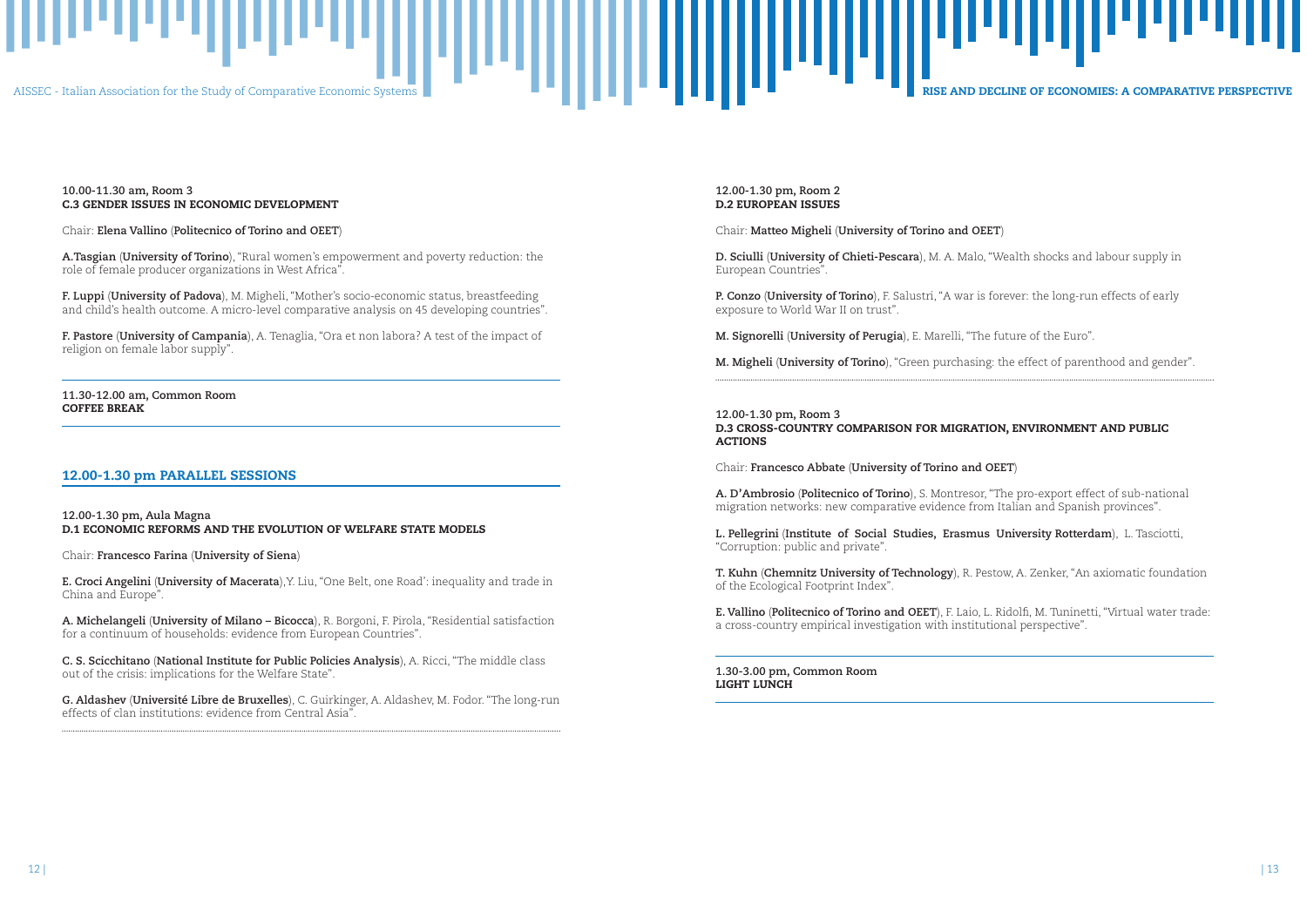

# 4.30-5.30 pm, Aula Magna WORLD BANK REPORT

**5.30-6.00 pm, Common Room COCKTAIL** 

**Maurizio Bussolo** (**World Bank**), **M. E. Davalos**, **V. Peragine**, **R. Sundaram**, "Toward a new social contract: taking on distributional tensions in Europe and Central Asia", The World Bank, Washington DC.

Introduction: **Francesco Figari** (University of Insubria and CeRP - Collegio Carlo Alberto)

# 3.00-4.30 pm PARALLEL SESSIONS

# **3.00-4.30 pm, Aula Magna** E.1 THE AMERICAN ECONOMY IN THE GLOBAL CONTEXT

Chair: **Francesco Farina** (**University of Siena**)

**V. Valli** (**University of Torino**), "Rise and decline of the American economy".

**G. Catalano** (**University of Tor Vergata**), "Is asset turnover a good predictor of investment demand?".

**L. Oddo** (**University of Torino**), "Monetary policy and inflation in the Great Recession".

**M. Tubiana** (**University of Torino**), C. Antonelli, "Digital knowledge tradability and income inequality".

# **3.00-4.30 pm, Room 2 E.2 PUBLIC AND PRIVATE ECONOMIC DYNAMICS**

Chair: **Augusto Ninni** (**University of Parma and OEET**)

**M. Schenkel** (**University of Udine**), S. De Santis, "Global Value Chains and upgrading among Italian firms after the Great Recession".

**F. E. Caroleo** (**University of Napoli – Parthenope**), G. Coppola, E. Semerikova, "The economic dynamics of the Russian regions: an analysis of the trajectories resulting from the application of the statis methodology".

**A. Chernyavskiy** (**National Research University Higher School of Economics**), N. Akindinova, "Approaches to a cross-country comparative assessment of budgetary spending efficiency".

**B. Erkut** (**Technische Universität Dresden**), M. Lehmann-Waffenschmidt, "Putting the 'mental' into the governmental: how can nudges improve shock coping?".